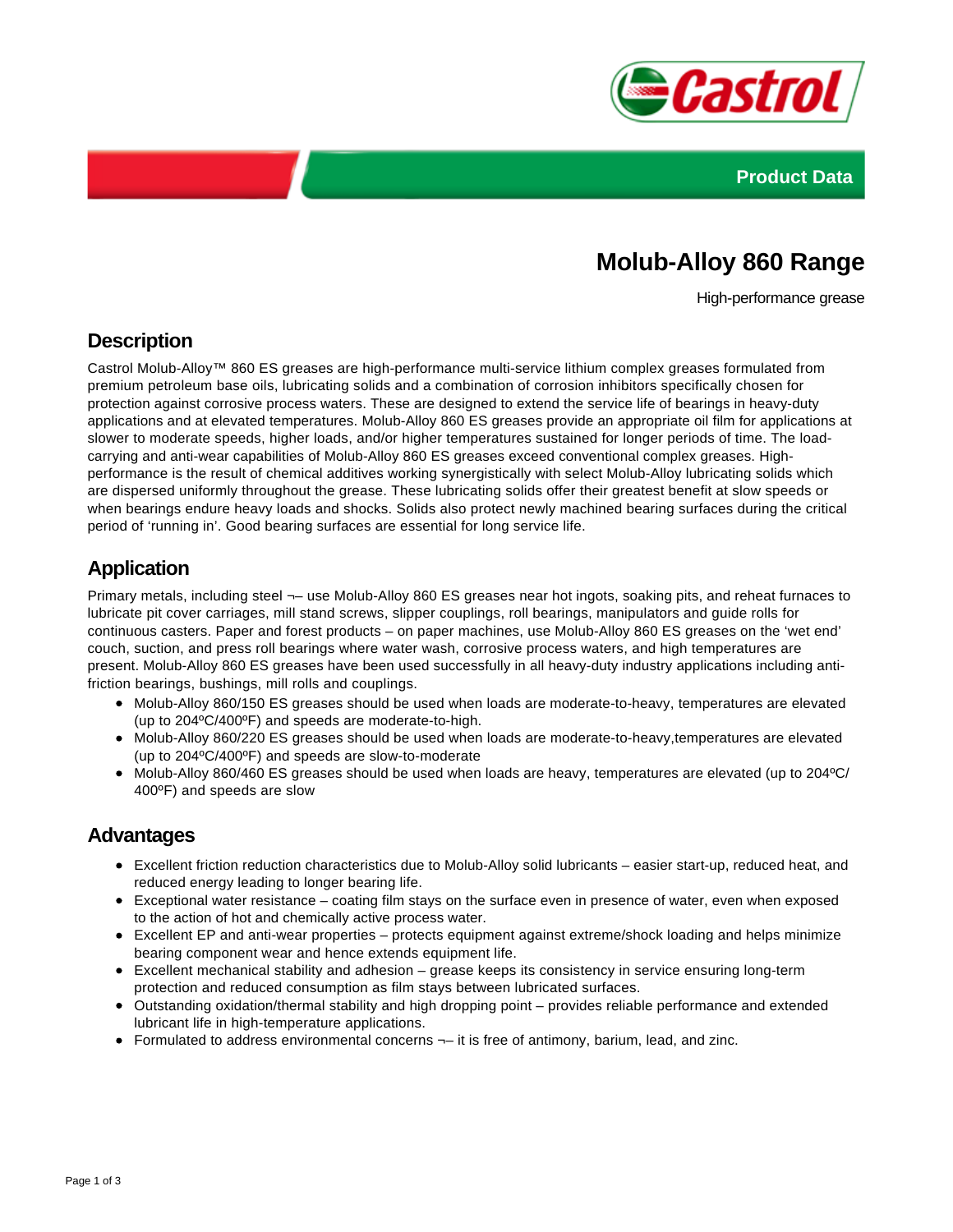# **Typical Characteristics**

| Name                                                                                 | Method                                      | Units                      | $150 - 1$<br>ES | $150 - 2$<br>ES | 220-0<br>ES    | 220-1<br>ES    | 220-2<br><b>ES</b> | 460-1<br>ES      | 460-2<br>ES      |
|--------------------------------------------------------------------------------------|---------------------------------------------|----------------------------|-----------------|-----------------|----------------|----------------|--------------------|------------------|------------------|
| Appearance                                                                           | Visual                                      |                            | Dark grey       |                 |                |                |                    |                  |                  |
| Thickener type                                                                       |                                             |                            | Lithium complex |                 |                |                |                    |                  |                  |
| Base oil                                                                             |                                             |                            | Mineral oil     |                 |                |                |                    |                  |                  |
| Consistency                                                                          | <b>ISO 2137 / ASTM</b><br>D <sub>2</sub> 17 | <b>NLGI</b><br>Grade       | 1               | 2               | 0              | 1              | 2                  | 1                | $ 2\rangle$      |
| Density @ 20°C / 68°F                                                                | <b>ASTM D4052 /</b><br><b>DIN 51757D</b>    | kg/m <sup>3</sup>          |                 |                 |                | 883            | 886                | 887              | 896              |
| Worked Penetration (60<br>strokes @ 25°C / 77°F)                                     | ISO 2137 / ASTM<br>D217                     | 0.1 mm                     | $310 -$<br>340  | 265-<br>295     | 355-<br>385    | 310-<br>340    | 265-<br>295        | $310 -$<br>340   | 265-<br>295      |
| Dropping point                                                                       | ASTM D2265                                  | $^{\circ}$ C/ $^{\circ}$ F | 260+/<br>500+   | 260+/<br>500+   |                | 260+/<br>500+  | 260+/<br>500+      | 260+/<br>500+    | 260+/<br>500+    |
| Base Oil Viscosity @ 40°C /<br>104°F                                                 | ISO 3104 / ASTM<br>D445                     | mm <sup>2</sup> /s         | 150             | 150             | 220            | 220            | 220                | 460              | 460              |
| Base Oil Viscosity @ 100°C /<br>212°F                                                | <b>ISO 3104 / ASTM</b><br>D445              | mm <sup>2</sup> /s         | 14              | 14              | 16.6           | 16.6           | 16.6               | 28.5             | 28.5             |
| Flash Point - open cup<br>method                                                     | ISO 2592 / ASTM<br>D92                      | °C/°F                      | 202/397         | 202/<br>397     | 232/<br>450    | 232/<br>450    | 232/<br>450        | 232/<br>450      | 232/<br>450      |
| Pour Point                                                                           | ISO 3016 / ASTM<br>D97                      | $^{\circ}$ C/ $^{\circ}$ F | $-3/26.6$       | $-3/26.6$       | $-3/26.6$      | $-3/26.6$      | $-3/26.6$          | $-1.2/$<br>29.84 | $-1.2/$<br>29.84 |
| Rust Test (distilled water)                                                          | ASTM D1743                                  | Pass                       | Pass            | Pass            | Pass           | Pass           | Pass               | Pass             | Pass             |
| Rust Test - EMCOR (distilled<br>water)                                               | ISO 11007 /<br>ASTM D6138                   | Rating                     | 0/0             | 0/0             | 0/0            | 0/0            | 0/0                | 0/0              | 0/0              |
| Copper Corrosion (24<br>hrs, 100°C / 212°F)                                          | ASTM D4048                                  | Rating                     | 1b              | 1 <sub>b</sub>  | 1 <sub>b</sub> | 1 <sub>b</sub> | 1b                 | 1b               | 1 <sub>b</sub>   |
| Four Ball Weld Load test -<br>Load Wear Index<br>(27°C / 1770 rpm)                   | ISO 11008 /<br>ASTM D2596                   |                            | 60              | 60              | 60             | 60             | 60                 | 60               | 60               |
| Four Ball Weld Load test -<br><b>Weld Point</b>                                      | ISO 11008 /<br>ASTM D2596                   | kgf                        | 500             | 500             | 500            | 500            | 500                | 500              | 500              |
| Four Ball Wear test - Wear<br>Scar Diameter<br>(40 kgf / 75°C / 1200 rpm / 1<br>∣hr) | ASTM D2266                                  | mm                         | 0.6             | 0.55            | 0.55           | 0.55           | 0.55               | U.5              | U.5              |
| Timken OK Load                                                                       | ASTM D2509                                  | kg / lbs                   | 23/50           | 23/50           | 23/50          | 23/50          | 23/50              | 27/60            | 27/60            |
| Roll Stability test - Shear<br>Stability                                             | ASTM D1831                                  | $0.1$ mm                   | 10              | 10              |                | 10             | 10                 | 10               | 10               |
| Water Wash-out                                                                       | ISO 11009 /<br>ASTM D1264                   | %wt<br>loss                | 6               | 4               |                | 6              | 4                  | 4                | 4                |

## **Additional Information**

At temperatures above 121ºC/250ºF, regular reapplications of 860 ES must be considered. At temperatures near 177ºC/ 350ºF, weekly reapplications of 860 ES are suggested. For continuous service near 204ºC/400ºF, reapply 860 ES daily or once each shift. Molub-Alloy 860 ES greases have been used above 232ºC/450ºF. However, frequent reapplication of grease is necessary to prevent deterioration of the petroleum base oil. Reapply before the grease in the bearing stiffens. In order to minimize potential incompatibilities when converting to a new grease, all previous lubricant should be removed as much as possible prior to operation. During initial operation, relubrication intervals should be monitored